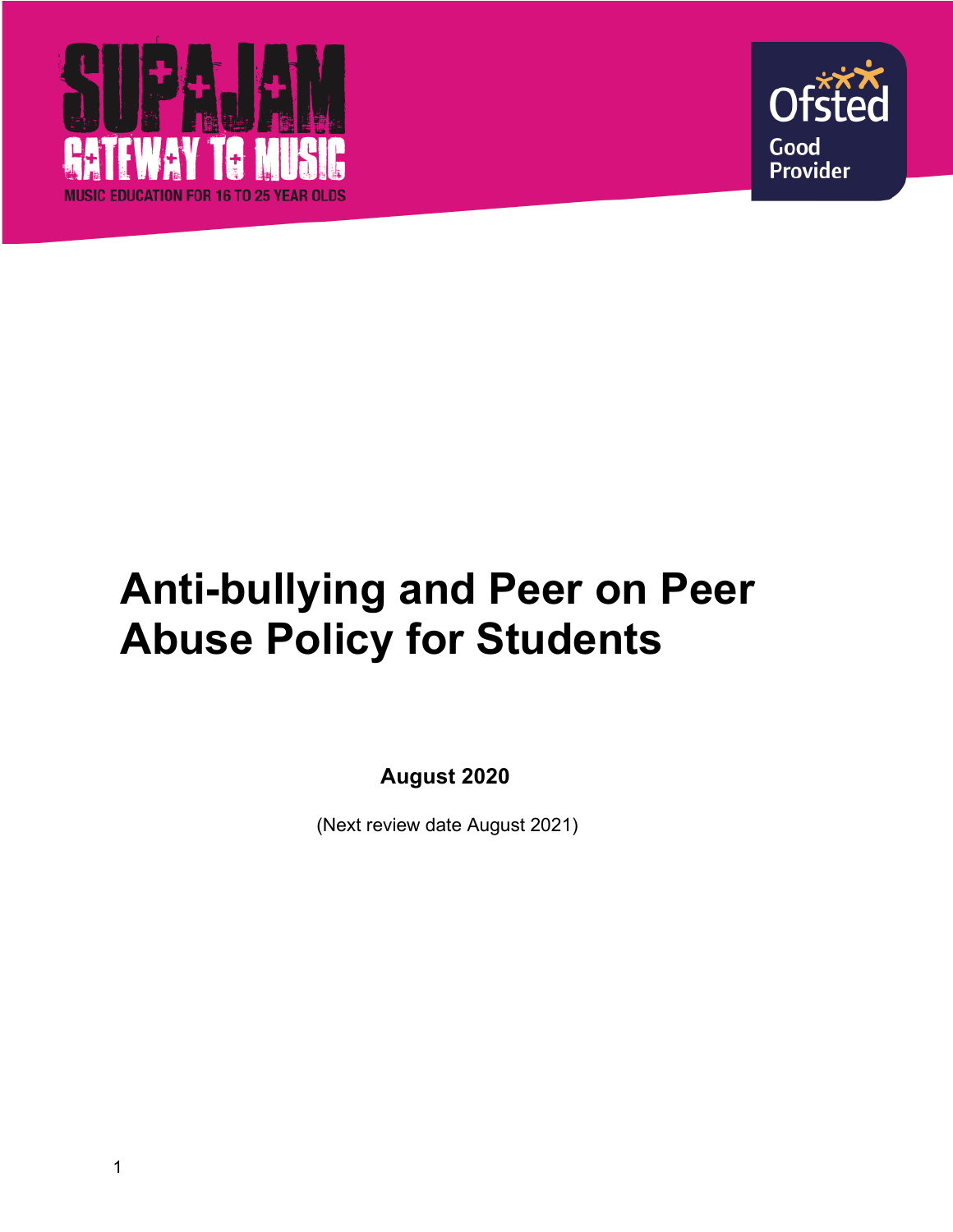# **1 - Policy Statement**

SupaJam Education in Music and Media is committed to providing a caring, friendly and safe environment for all of our students to enable them to learn in a secure environment.

Bullying of any kind is unacceptable at SupaJam Education in Music and Media. If bullying does occur, all students should be able to tell a staff member and know that incidents will be dealt with promptly and effectively. This means that anyone who knows of any bullying taking place is expected to tell a member of staff.

Any form of harassment or bullying is entirely inappropriate and can seriously undermine relationships. At a personal level it can cause extreme distress and anxiety and can affect health and the continuation of studies. In some cases, it is unlawful and a criminal offence. SupaJam Education in Music and Media is committed to:

- Ensuring that all students are treated with dignity by promoting a culture where harassment or bullying is neither condoned nor tolerated where it is found to exist
- Providing a climate where students have the confidence to report incidences of harassment or bullying without fear of further victimisation
- Ensuring that any complaints are investigated quickly, effectively and sensitively
- Ensuring that all students are aware that incidents of bullying or harassment as well as malicious claims of harassment or bullying are regarded seriously, can amount to gross misconduct and as a consequence, can be grounds for disciplinary action, including exclusion
- Safeguarding and promoting the welfare of students receiving education or training on college premises, any partnership providers and work placements.

# **2 - What is Bullying?**

Bullying is the use of aggression with the intention of hurting another person. Bullying results in pain and distress to the victim.

Bullying can be:

**Emotional**: being unfriendly, excluding, tormenting (e.g. hiding books, threatening gestures)

**Physical:** pushing, kicking, hitting, punching or any use of violence

**Racial:** taunts, graffiti, gestures

**Sexual:** unwanted physical contact, sexually abusive comments or the unwanted showing of sexual images to an individual

**Homophobic:** because of, or focusing on the issue of sexuality

**Verbal:** name-calling, sarcasm, spreading rumours, teasing

**Cyber:** the use of Information and Communications Technology (ICT), particularly mobile phones and the internet if used to deliberately upset someone else. It can be an extension of face-to-face bullying, but it differs from other forms of bullying in significant ways: -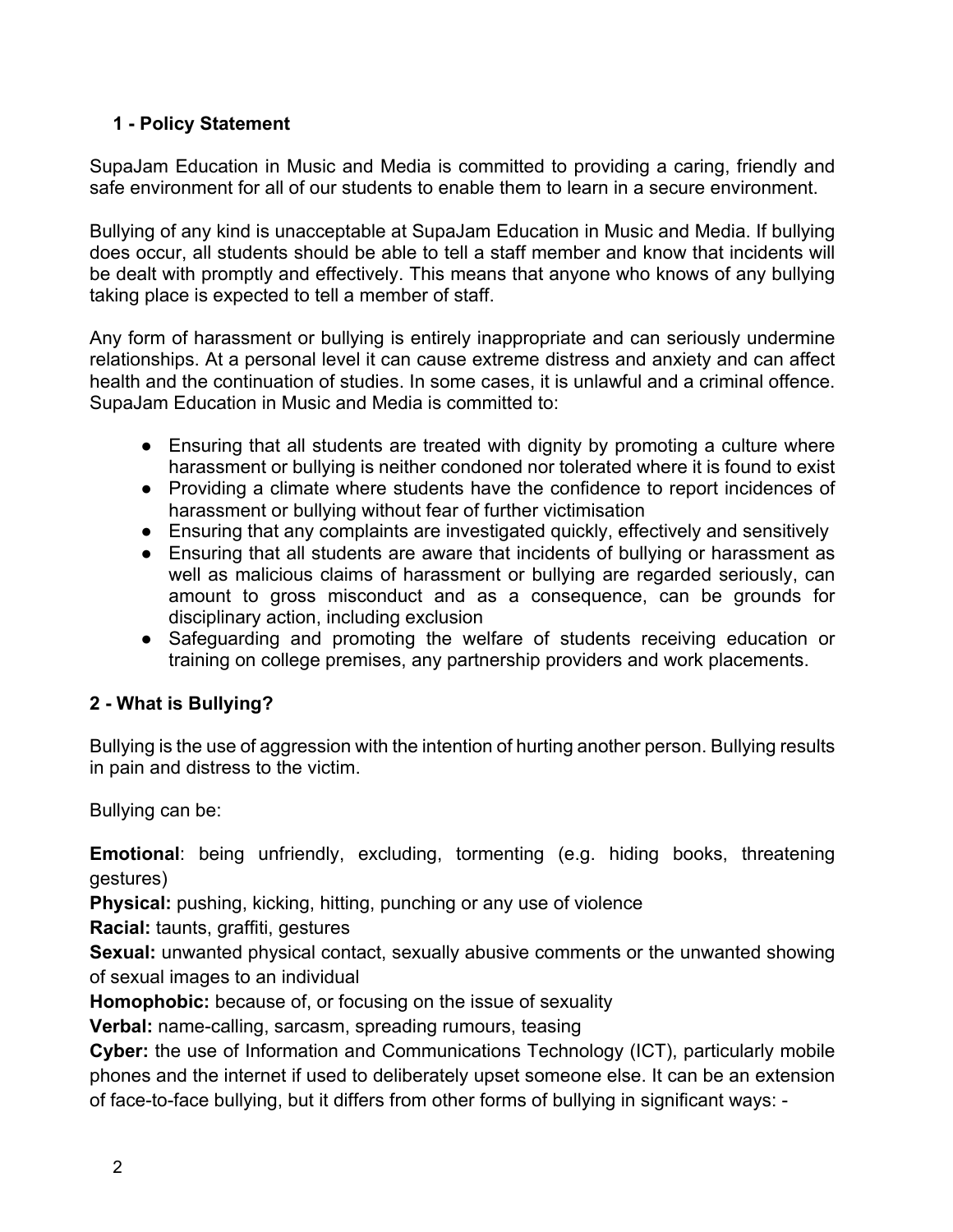- $\bullet$  it can be 24/7 invading the home and personal space
- it may be perceived as anonymous, the actual identify of the perpetrator can be hidden
- participants can be unconscious perpetrators without understanding the consequences
- the circulation of electronic messages is difficult to control
- the size of the potential audience can be huge

#### **3 - What is Harassment?**

Harassment causes distress and anxiety. It interferes with the student's ability to work and study and may be so serious and unrelenting that the student who is being harassed may feel it necessary to change their course or college. It is uninvited, may be personally offensive and is always unwelcome.

SupaJam Education in Music and Media takes harassment to include any behaviour that is offensive, intimidating or hostile; that interferes with the students' working environment or which induces stress, anxiety, fear or sickness on the part of the harassed person. The defining features would be that the behaviour is offensive or intimidating to the learner and would be so regarded by any reasonable person.

It is important to remember that differences of attitude, background or culture and the misinterpretation of social signals can mean that what is perceived as harassment by one person may not seem so to another. Being under the influence of alcohol or drugs will not be admitted as an excuse for harassment.

#### **Examples of Harassment:**

- physical contact ranging from touching to serious assault
- verbal and written harassment through jokes, offensive language, gossip and slander, letters, etc
- visual display of posters, graffiti, obscene gestures, flags, bunting and emblems
- isolation or non-co-operation in class, exclusion from social activities
- sexual harassment (see below)
- racial harassment (see below)

It does not necessarily need to be persistent behaviour to be deemed as harassment.

#### **Sexual Harassment**

Sexual harassment involves unwanted attention which emphasises sexual status over status as an individual, client or colleague. It can occur in a variety of circumstances but always has a distinctive feature: the inappropriate introduction of sexual comments or activities into learning and teaching situations.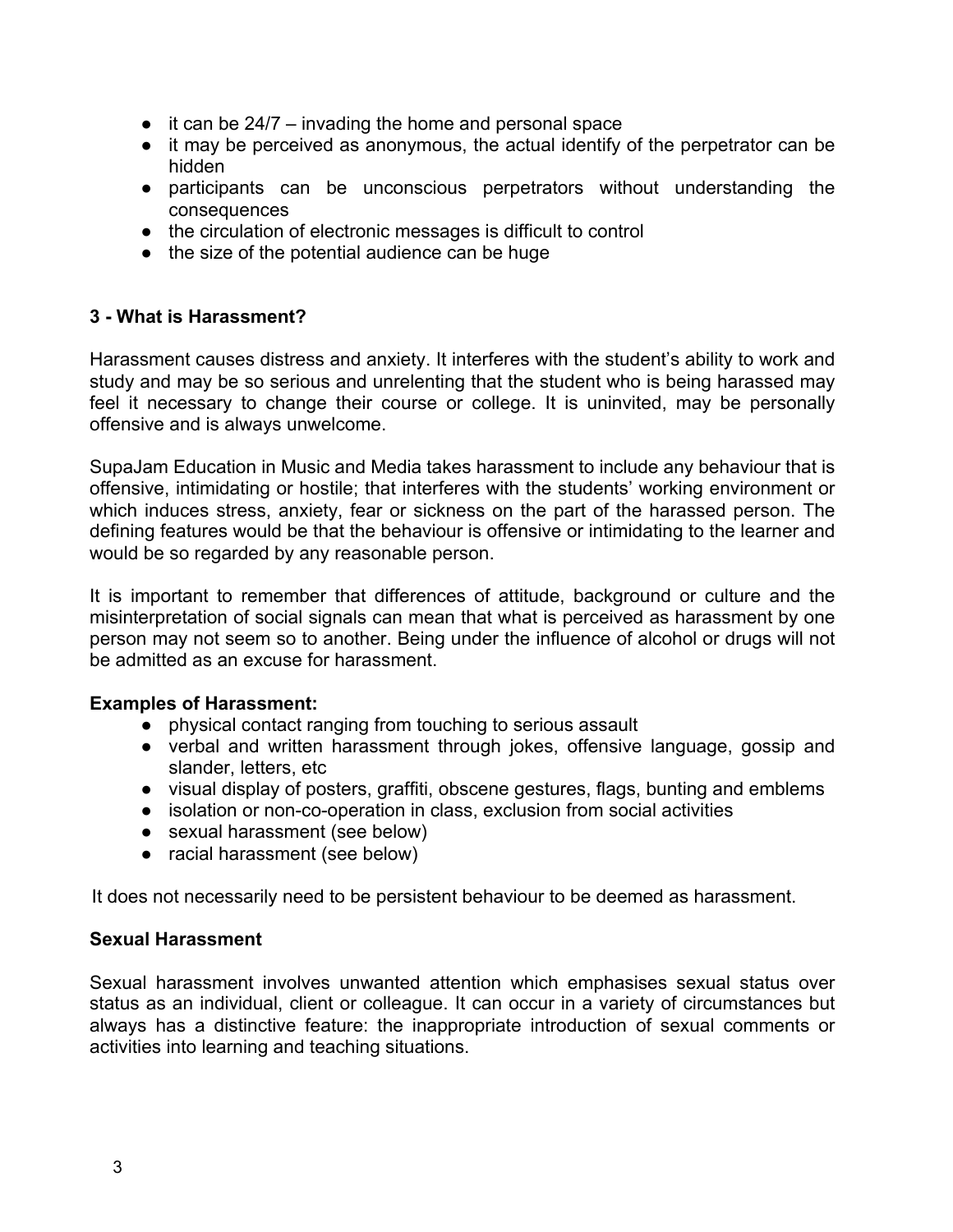#### **Racial Harassment**

Racial harassment is any hostile or offensive act or expression by a person of one racial or ethnic origin against a person of another, or incitement to commit such an act. Those who may be particularly affected are students who are in a small minority who find it difficult to raise an issue.

Any difficulty in defining what constitutes sexual and racial harassment should not deter the learner from complaining of behaviour that causes them distress. Nor should anyone be deterred from making a complaint because of embarrassment or fear of intimidation or publicity. SupaJam Education in Music and Media will respect the particular sensitivity of sexual and racial harassment complaints and their consequences as well as the need for the utmost confidentiality.

Everyone can contribute toward preventing harassment through an active awareness of the issues involved and also by ensuring that standards of conduct for themselves and for friends and colleagues do not cause offence.

#### **4 - Why is it important to respond to bullying and harassment?**

Bullying hurts. No student deserves to be a victim of bullying. Everyone has the right to be treated with respect. Students who are bullying need to learn different ways of behaving.

Everyone has a responsibility not to behave in a way that is offensive to others. College staff have a responsibility to provide a culture free from unacceptable behaviour and to react to any allegations of bullying as quickly as possible. Both staff and students have the responsibility to take appropriate action when they witness an incident.

#### **5 - Objectives**

Teaching and non-teaching staff, students and parents should have an understanding of:

- what constitutes bullying/harassment
- know what our policy on bullying/ harassment is
- follow our policy on bullying/harassment when it is reported

At SupaJam, we take these matters very seriously. Students and parents should be assured that they will be supported when bullying/harassment is reported and that it will not be tolerated.

## **6 - Signs and Symptoms of Bullying**

A student may indicate by signs of behaviour that he or she is being bullied. Teaching and non-teaching staff should be aware of these possible signs and that they should investigate if a student:

● is frightened of walking or travelling to and from SupaJam Education in Music and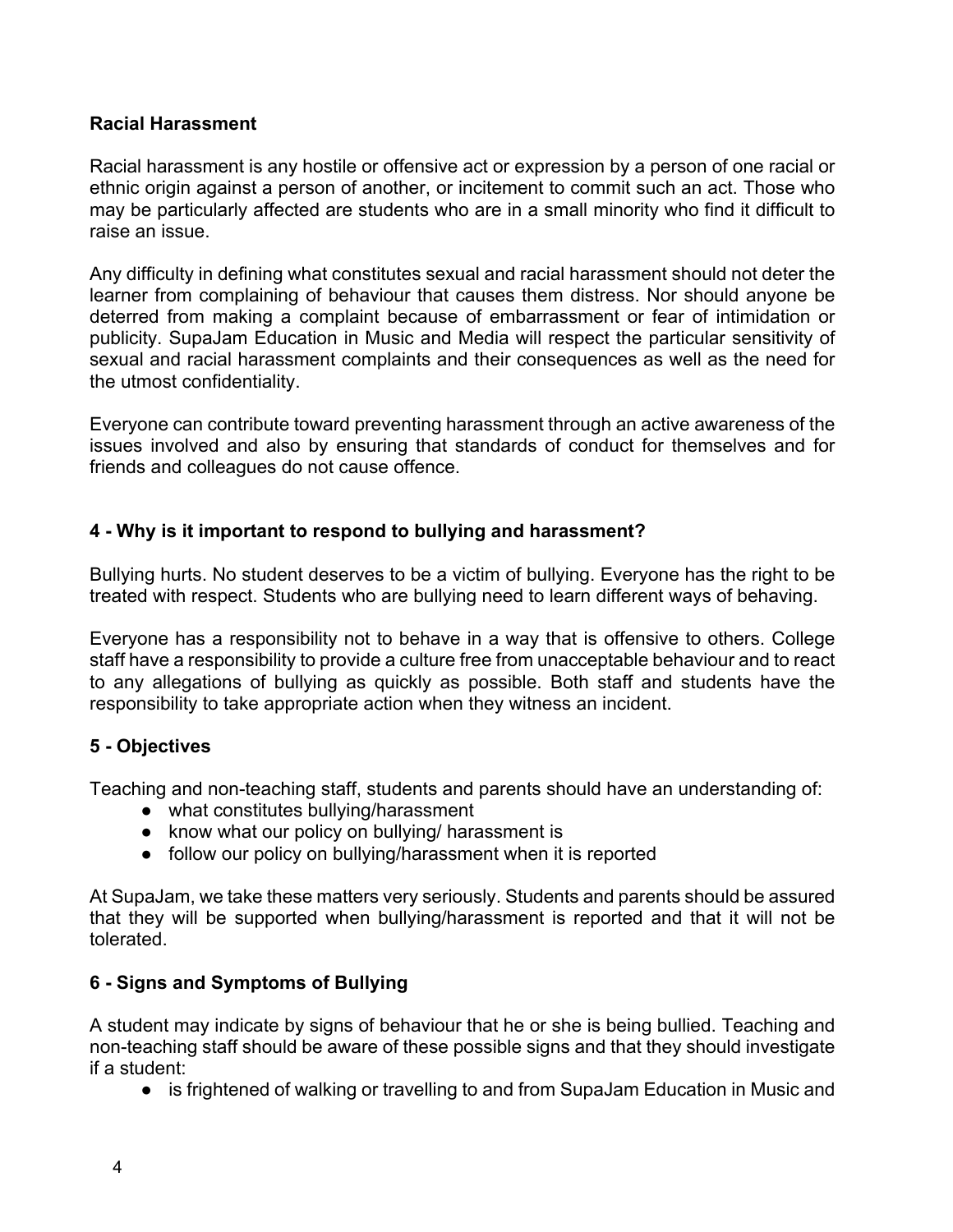Media

- begins to truant from SupaJam Education in Music and Media
- becomes withdrawn, anxious or lacking in confidence
- attempts to threaten suicide or runs away
- does not complete assignments and their college work begins to suffer
- has possessions which are damaged or "go missing"
- asks for money or starts stealing money
- has unexplained cuts or bruises
- becomes aggressive, disruptive or unreasonable
- is bullying other students or siblings
- stops eating
- is frightened to say what is wrong
- is afraid to use the internet or mobile phone
- is nervous and jumpy when cyber messages are received

These signs and behaviours could indicate other problems but bullying should be considered a possibility and should be investigated.

#### **7 - Peer on Peer Abuse**

There are four key definitions of Peer on Peer Abuse:

- Domestic Abuse young people who experience physical, emotional, sexual and/or financial abuse and coercive control in their intimate relationships as well as family relationships
- Child Sexual Exploitation those who are sexually abused in the context of exploitative relationships, contexts and situations, by a person of any age, including a young person
- Serious youth violence any offence of most serious violence or weapon enabled violence - wounding with intent, rape, murder and GBH
- Harmful Sexualised behaviour young people displaying sexualised behaviours that are outside the normal expectations of a young person of that age.

Although Peer on Peer Abuse can be seen as similar as bullying or harassment, it is important to note that it can be a short-term abuse, whereby bullying and harassment tends to span over a longer time period. Therefore, Peer on Peer abuse can be "missed" by professionals, and therefore not acted upon in the same way as bullying or harassment.

In the case of Peer on Peer Abuse, staff must report the abuse to a DSL immediately who will take the appropriate action.

## **8 - Procedure**

This procedure has been designed to deal with complaints of bullying/harassment which need to be handled in a sensitive manner. The procedure, therefore, seeks to ensure minimal stress for the complainant, timely resolution of complaints and a degree of flexibility appropriate to individual circumstances.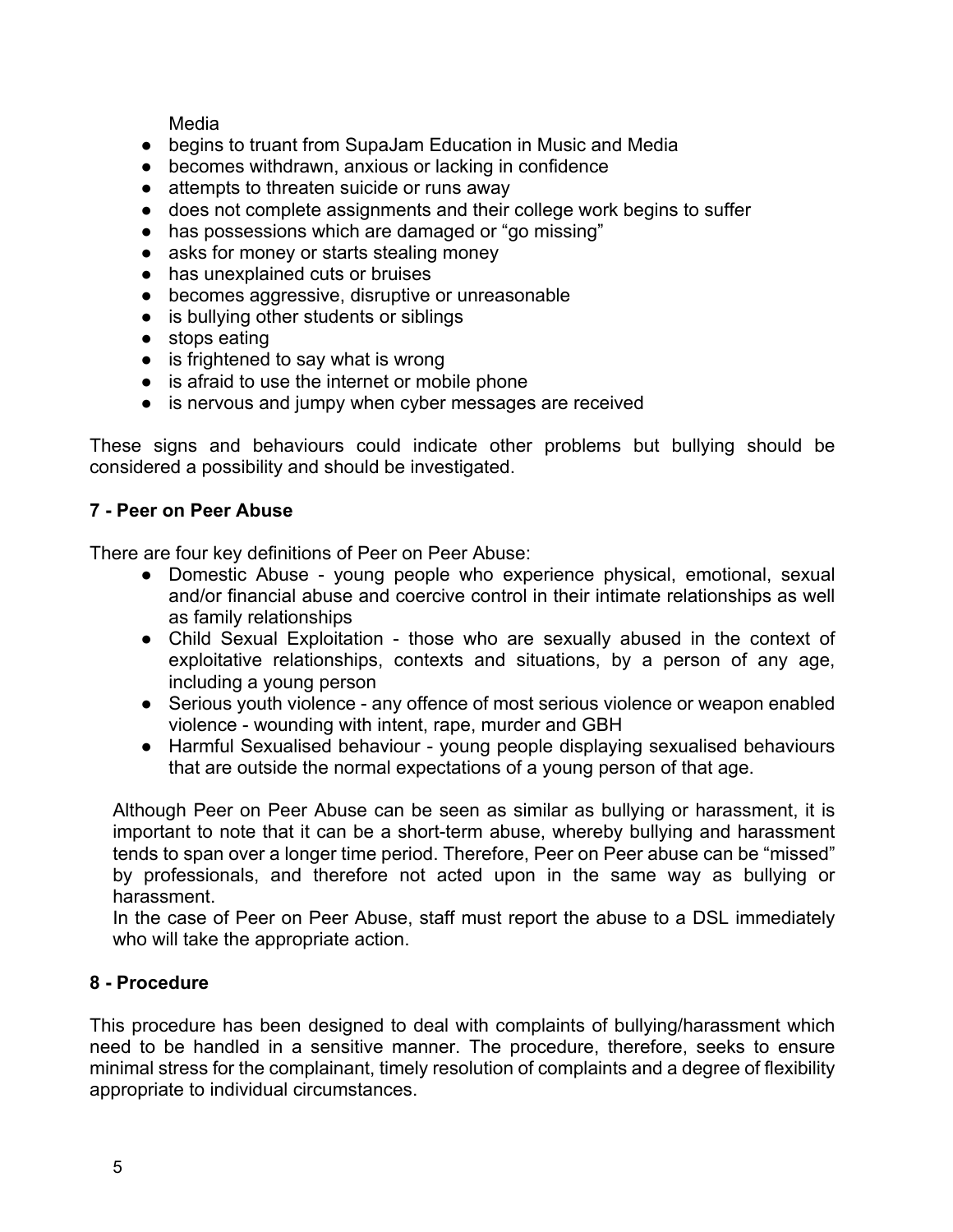This procedure is separate from the Code of Behaviour for Students policy which may be used following the results of the investigation under this procedure. For serious incidents or where there is sufficient evidence, consideration will be given to proceed straight away with the disciplinary procedure. False allegations of harassment or bullying will be taken seriously and further action might be considered.

If you believe that you are the subject of bullying in any form, do not feel that it is your fault or that you have to tolerate it. The steps you can take are as follows:

## **9 - Personal Action**

If you feel you are being bullied or harassed, you are advised to keep a record detailing the event/s. Try to write down any details as soon as possible after they occur while they are still fresh in your mind. Include times and dates if possible.

If you are able, tell the person that their behaviour is causing you offence; their behaviour is unacceptable to you and interferes with your learning. They may not realise that their behaviour is offensive. Or, you may find it easier to do this by letter. Alternatively, you may wish to get support from a friend or a member of staff to help explain your feelings towards the person harassing you. If you feel unable to confront the person concerned this does not constitute consent to the harassment.

#### **10 - Informal Action**

If you feel unable to deal with the bullying/harassment or if their behaviour continues after you have made him/her aware of the situation, you should approach your teacher, or any member of SupaJam staff to notify them of the situation. At any stage, you may be accompanied by another person of your choice.

At this stage, most recipients of bullying/harassment simply want the behaviour to stop. Meeting with the bully/harasser and another person of your choice may be enough to bring the situation to an end. This type of approach is most effective when someone does not realise their behaviour is causing offence.

The resolution of the problem should be the focus and not whether someone is guilty or innocent. Therefore, if the alleged perpetrator agrees to modify or change their behaviour but refuses to accept the term bullying or harassment, this should be acceptable to all. The changes should be clearly identified and agreed by both parties. This will allow for both parties to monitor the situation going forward. Meeting minutes will be taken in order to remove ambiguity later.

The objective of the informal practice is to allow both parties to agree a framework where they will be able to continue to work together.

If the informal procedure fails to work or the complainant prefers not to use it, then the formal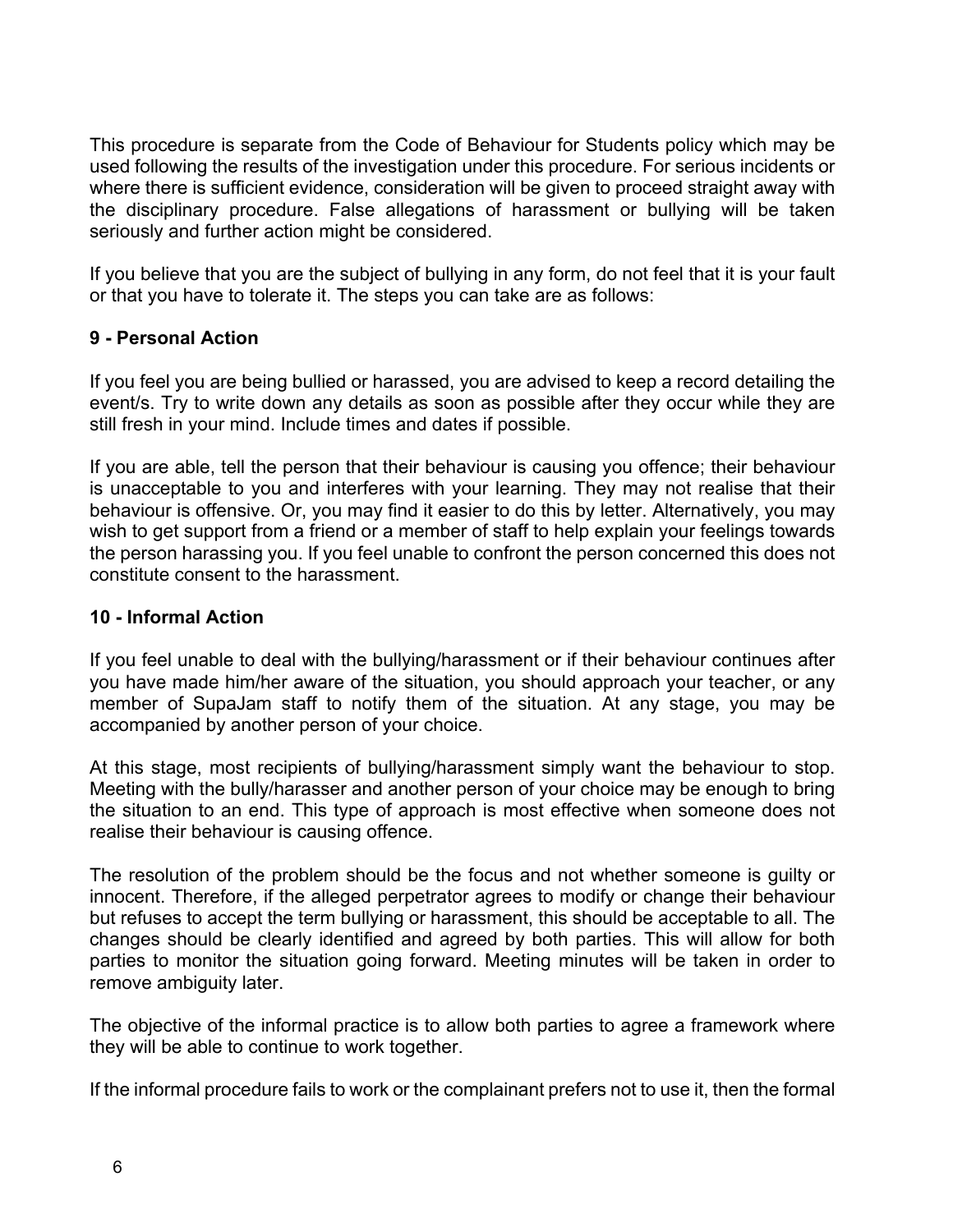procedure should be used.

# **Note:**

When a member of staff has been accused of harassment or bullying a student, the Centre Manager or Director of Programmes will investigate the matter and may refer the matter to the CEOs of SupaJam Education in Music and Media.

# **11 - Formal Action**

If informal action fails, you can then request to have the matter escalated. You should submit written details of your complaint including details of what has happened and how you have been affected.

An investigation will be undertaken by a member of SLT of SupaJam Education in Music and Media. The outcome of the investigation will be one of the following:

- no further action is taken as the allegation has not been substantiated
- disciplinary action is initiated under the Code of Behaviour for Students policy
- at any point if staff implications emerge then Human Resources could be contacted.

# **Potential Outcomes**

- the bully/harasser may be asked to apologise
- if possible, the students will be reconciled
- in serious cases, suspension or exclusion will be considered
- after the incident has been investigated and dealt with, each case will be monitored to ensure that repeated bullying/harassment does not take place

# **12 - Strategies for Prevention**

- staff training to raise awareness regarding bullying behaviour and appropriate management strategies
- peer support networks including peer mentoring
- drama opportunities using external groups and the opportunity for students to explore issues and work co-operatively through role play
- signing of a Student Code of Conduct
- encourage discussions about bullying and why it matters during tutorials

In the case of witnesses, this notification should clearly state that they are being called as witnesses and that they are not otherwise involved nor is any allegation being made against them. The terms of reference should also be included.

All parties including witnesses should also be informed that they have the right to bring a representative or a colleague with them, should they so desire. They should also be made aware that they have the right to have their witness statements confirmed to them either at the end of the interview or in writing, prior to the report being compiled. Witnesses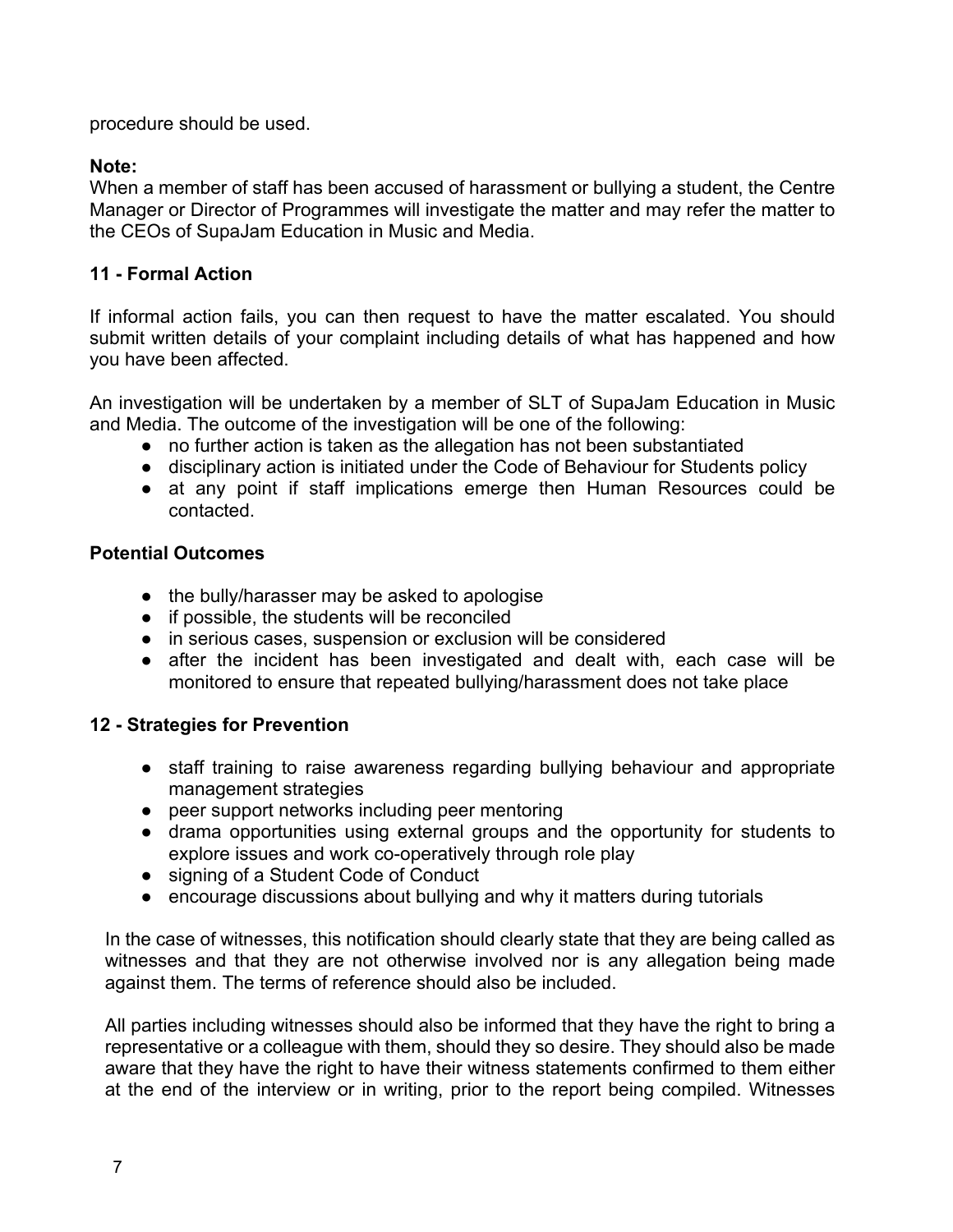should be made aware that they will not receive a copy of the report or be made aware of the findings.

At the conclusion of the investigation, the report as outlined in the policy should be forwarded to both the claimant and the alleged perpetrator.

If the complaint is upheld then the perpetrator will be subject to the Code of Behaviour for Students policy within SupaJam Education in Music and Media. The disciplinary procedure will then become the relevant procedure for the further processing of the complaint.

#### **13 - What to do if you are accused of harassment**

Harassment is an issue that must be taken seriously. An accusation of harassment does not signify a judgement and there will need to be a discussion with the student to establish the true nature of the situation. The perception of the person complaining of harassment is, however, an important factor in determining whether or not harassment has taken place.

You may contact your course teacher or any member of SupaJam staff. The aim of the person you contact will be to facilitate discussion with a view to resolving the problem at source, if possible. You have the right throughout any discussions or formal actions, to be accompanied by a friend or parent.

In many cases, the problem will be solved informally through discussion. The student will be asked to reflect on behaviour and the possibility that they might be at fault, whether consciously or not. A simple discussion between the student and the person with a complaint may set matters right.

Details relating to the circumstances that gave rise to the complaint, the existence of witnesses and the nature of the professional relationship between the person complaining and yourself, will all be taken into account. If the complaint is taken to a formal stage, this will ensure that any formal procedures are fairly and properly followed.

Throughout any informal or formal procedures, the principle objective is that of identifying the underlying issues and eliminating the cause of offence as quickly as possible and with minimal recrimination.

## **14 - Bullying and Harassment Policy – Guidelines**

These guidelines are given to ensure that the policy is implemented in a fair and consistent manner throughout SupaJam Education in Music and Media.

The parties to any complaint are as follows:

- 1. The complainant the person who makes the complaint
- 2. The alleged perpetrator the person whom the complaint is made against
- 3. Witness the person or persons who may be identified by either part as having witnessed